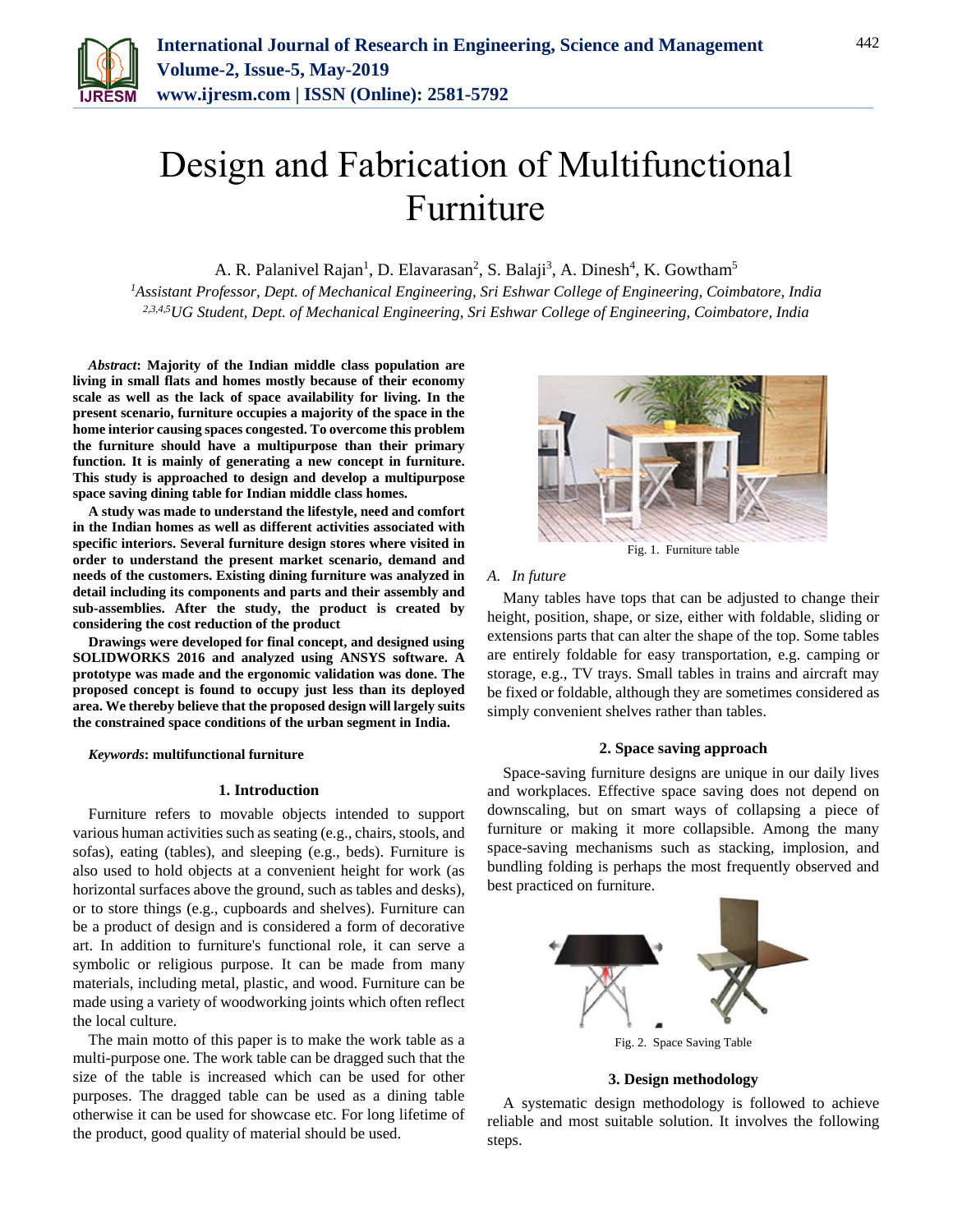

- Survey
- Conceptual Development
- Design
- Analysis
- Fabrication
- Testing
- Product
- *A. Different types of dining table*
	- Wood Dining Table
	- Metal Dining Table
	- Glass Dining Table
	- Plastic Dining Table



All types of tables have some advantage and disadvantage. The customer buys the dining table according to their requirement. In terms of aesthetics, the choice of dining table material affects the look surrounding. For example, a wooden table looks more classic and warm than the glass and metal combination. Different types of dining table shown in the Fig.

# *B. Types of Material*

For manufacturing dining table commonly used materials are wood, plywood, glass, plastic, aluminium frame and stainless steel- frame.

### *C. Market Study*

A market study has been conducted on the furniture segment and studied the present market and collected various data for the output. The market study is having importance role in product design and new product development. So market trend and study of new arrival of products have been understood by conducting market study.

### *D. Main Observation of Study*

The main observations of the study are,

- Existing one is analyzed in detail including its function, assembly and. parts.
- Table is used as multipurpose like cutting vegetables, sometimes used as writing purpose.
- In flat and apartments people feel uncomfortable, if a large table occupied their maximum space in the dining room space.
- Cost of the table should be with in Rs. 3000 to 5000.
- The table should occupy around two to four peoples
- Dining table is not only used for dining but for other purpose
- People not comfortable with the current dining table
- The Present dining table is immovable
- Table occupying more space in the dining room
- It's not ergonomically designed; most of them are manufactured by the local carpenter
- People staying in flat have less space and keep big table is very difficult.

### *E. Concept generation*

For making the concepts more modular and flexible the design of the table should be in such a way that it should be folded and can be easily stored.



Fig. 4. Concept Generation

# *F. Final Concept*

This concept is more modular and flexible that the design of the table should be in such a way that it should be folded and can be easily dismantled stored. This concept was derived from the laptop. The laptop is foldable making it handier. The main theme of the concept was the folding theme in which the table was foldable; this makes the concept more flexible and modular. The working principle of this concept is shown in the Fig.



Fig. 5. Different stages of the concept

In the closed condition two people can sit comfortable and have food. This concept comes in useful for entertaining guests. Folding table is great for dining or for use as a serving table. Folding table made of wood are strong, durable, the combination of aesthetic as well as creative ideas. Wooden folding tables have easy-slide action, with leg locks that gets engage when opened.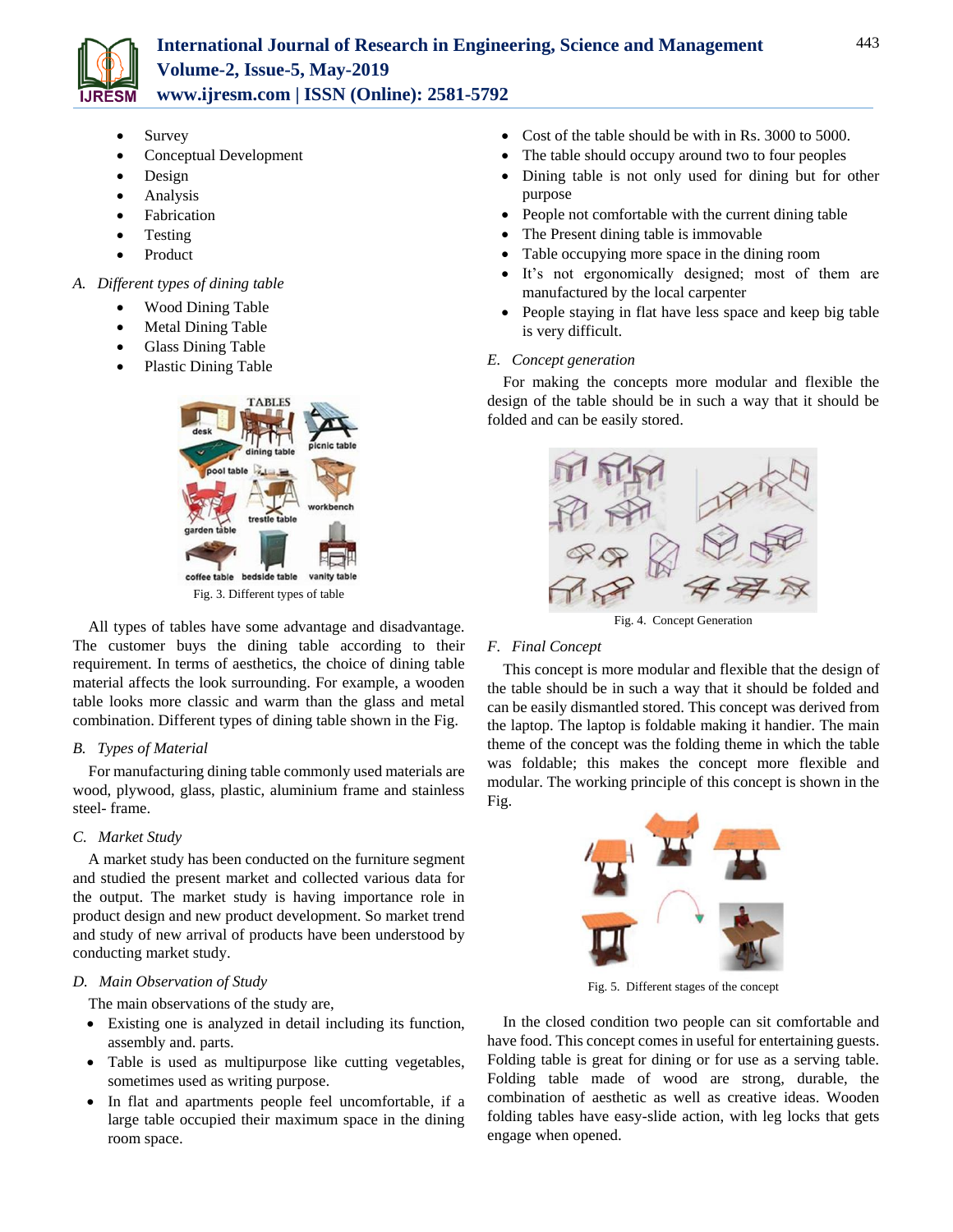

# **International Journal of Research in Engineering, Science and Management Volume-2, Issue-5, May-2019**

**www.ijresm.com | ISSN (Online): 2581-5792** 

# **4. Detailed design**

Detailing of various parts of the selected concept has been done. Detailed engineering drawing and CAD drawing was done for making the prototype.



Fig. 6. Assembled structure overview



Fig. 7. Side View 1



Fig. 8. Side View 2

# *A. Prototype*

 Detailed drawing was created in SOLIDWORKS 2016. This drawing was 1:1 model and used the same as template for prototype.



Fig. 9. Maximum extended structure



Fig. 10. Minimum foldable structure

# *B. Material properties*

The following material for the Aluminium is provided below,

| Table 1                     |           |
|-----------------------------|-----------|
| Material properties         |           |
| <b>Material</b>             | Aluminium |
| Tensile strength(MPa)       | 89.6      |
| <b>Elongation</b> %         | 60        |
| Hardness (HB)               | 52        |
| <b>Yield Strength (MPa)</b> | 34.47     |
| <b>Poisson's Ratio</b>      | 0.33      |
| Young's modulus (GPa)       | 69        |

# *C. Analysis of the material*

The detailed analysis is done using the analysis software ANSYS, where the analysis of total deformation and Von misses stress analysis is done.



Fig. 11. Meshing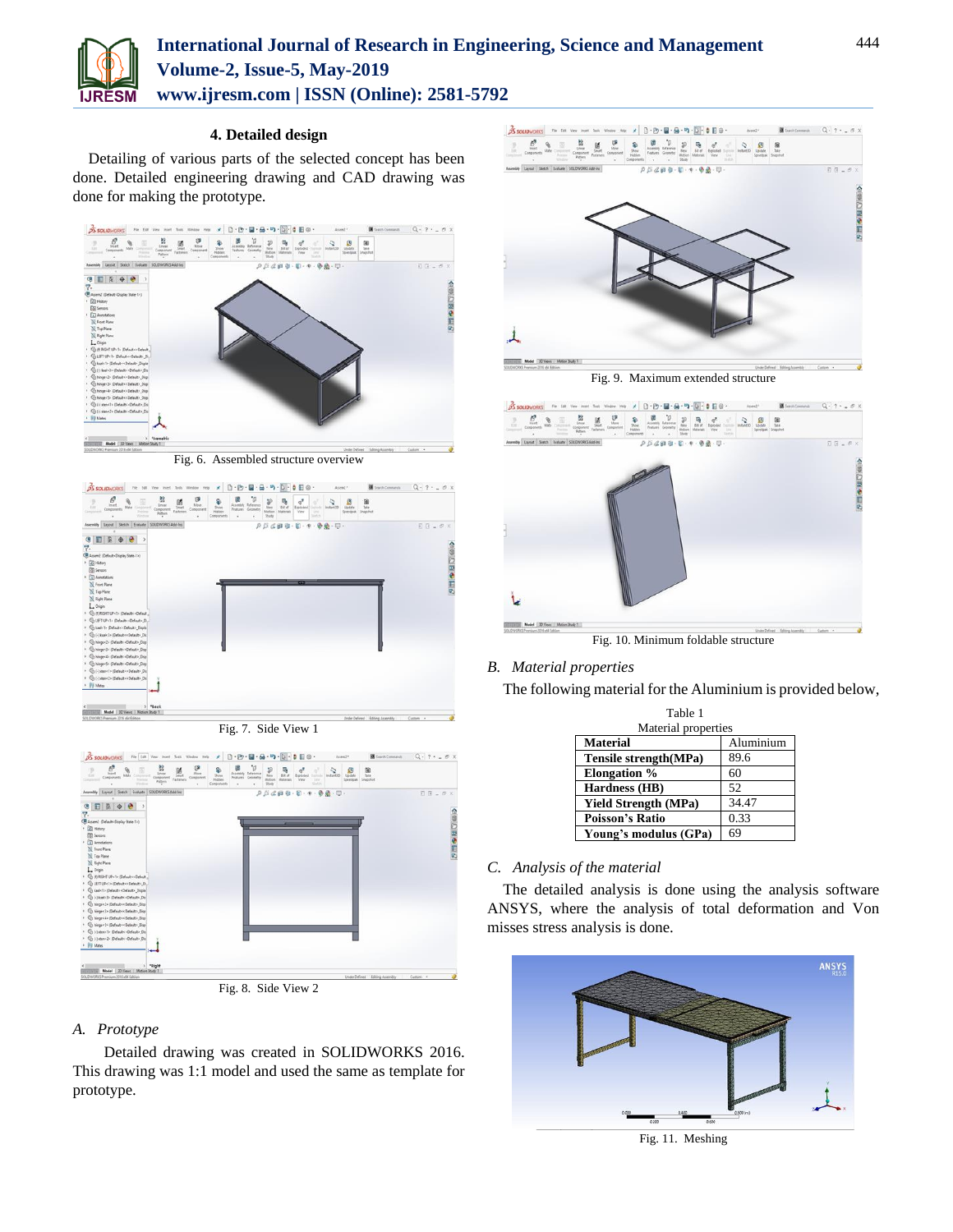

### *D. Pre-processing*

The pre-processing step is, quite generally, described as defining the model and includes,

- Define the geometric domain of the problem.
- $\bullet$  Define the element type(s) to be used.
- Define the material properties of the elements.
- Define the geometric properties of the elements (length, area, and the like).
- Define the element connectivity (mesh the model).
- Define the physical constraints (boundary conditions).
- Define the loadings.

### *E. Post processing*

Analysis and evaluation of the solution results is referred to as post processing. Postprocessor software contains sophisticated routines used for sorting, printing, and plotting selected results from a finite element solution. Examples of operations that can be accomplished include:

- Sort element stresses in order of magnitude.
- Check equilibrium.
- Calculate factors of safety.
- Plot deformed structural shape.
- Animate dynamic model behaviour.

### *F. Applying 25 KG load*



Fig. 12. Total Deformation of 25kg



Fig. 13. Von-Misses Stress of 25kg

*G. Applying 50 KG load*



Fig. 14. Total Deformation of 100kg



Fig. 15. Von-Misses Stress of 100kg

Hence the analysis of the product is successfully done using ANSYS software and the results are obtained in the software and it favors for the productivity.

### **5. Conclusion**

The product is developed by generating concept for the course of urbanization in India. This study has helped to develop the product design skills. The product study, market study and the user study helped to understand the present modular dining table in the market. Digital modeling was done using SOLID WORKS 2016 was used for better visualization. The analysis of the product is done using ANSYS software. A prototype of selected concept was made for validation. The product is made which is surely a multipurpose by saving its space when not in use. In stowed form, the proposed concept is found to occupy just less than its deployed area. We thereby believe that the proposed design will largely suit the constrained space conditions of the urban segment in India.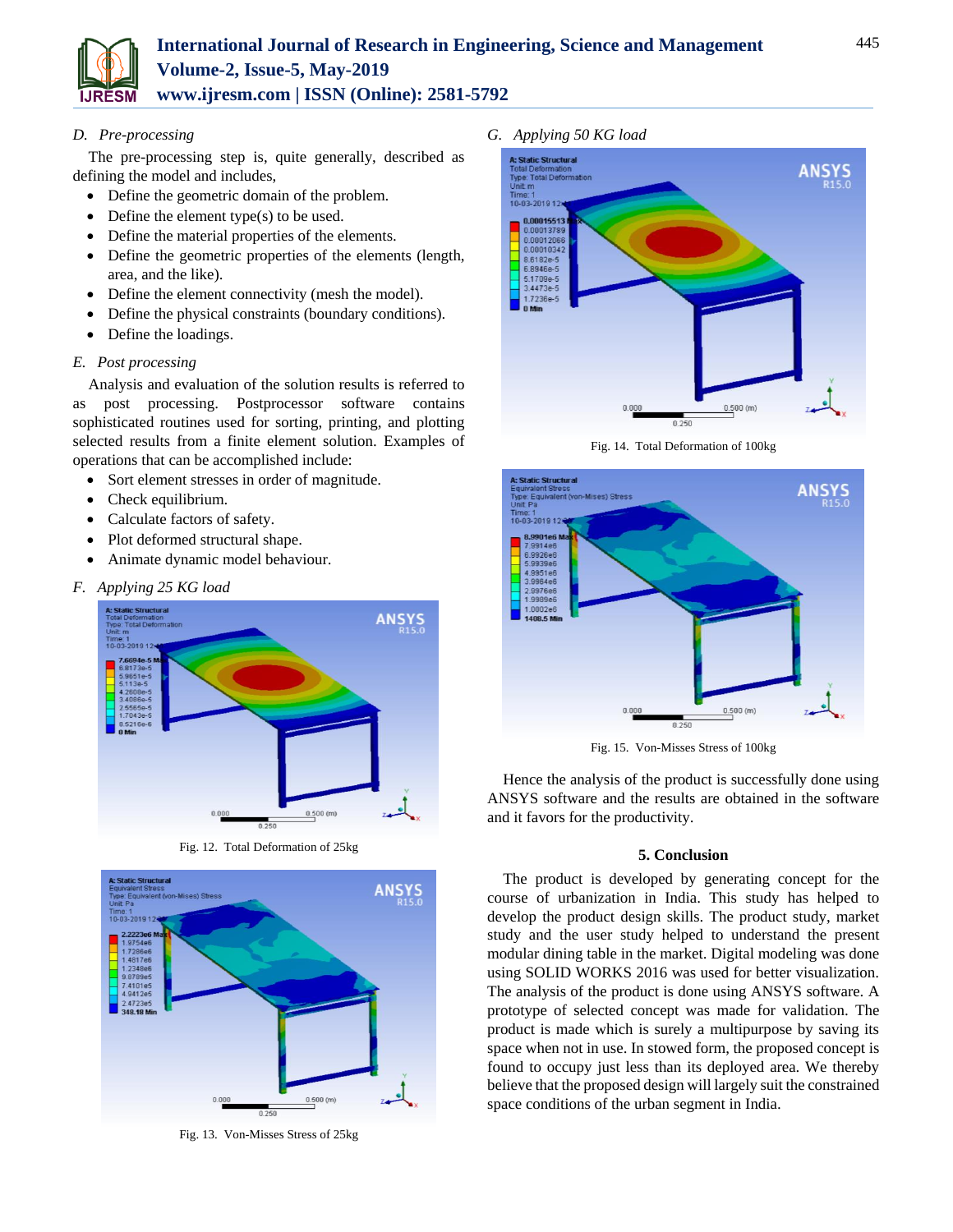

**References**

- [1] Farah Nasser "Multifunctional furniture for under privileged communities: a milestone in sustainable development", Purdue university West Lafayette, Indiana, May 2013.
- [2] Dhiraj V. Astonkar, Dr.Sanjay M. Kherde, "Development in various multipurpose furniture's by using space saving approach" international research journal of engineering and technology (IRJET) volume: 02 issue: 06 Sep-2015
- [3] Talia Serrano Salazar, Lucía Aspizua Sáez, "Design of furniture for small places following inclusive design", University of Skovde.
- [4] "Multifunction and Space Saving Furniture for Small Apartments", http://www.neathome.net/, retrieved on 20th Sept. 2010
- [5] Douglas G. Wright, "Folding table and chair", Publication number: US 2008/0042475 A1, July23, 2007.
- [6] www.indpipe.com, retrieved on 6th March. 2019.
- [7] Morris L. Tolleson, "Tiered space saver for dining table and the like", Patent number: 3951079, Issue date: Apr 20, 1976.
- Dhiraj V. Astonkar,Dr.Sanjay M. Kherde, "Modeling and Analysis of multipurpose, space saving seating arrangements using CAD Approach", on IJPRET 2014, volume 2(9), Issue 1 May 2014, pp 504-520.
- [9] Shiyao Wang, "An analysis of transformable space saving furniture", wood 493, 2013.
- [10] Muhammad zulfadli bin chezakaria, "Design and fabricate multipurpose portable desk", Universiti Malaysia Pahan.
- [11] Dhiraj V. Astonkar, Dr. Sanjay M. Kherde," Determination of multipurpose, space saving seating arrangements with CAD & CAE Software", on IJRISE, Volume2 (1), e-ISSN: 2394-8299, p-ISSN: 2394- 8280, Dec.2015, pp 88-94.
- [12] Tan Boon Chai. "New concept of furniture design by using space saving approach," at University Teknikal Malaysia Melaka.
- [13] Tang, J.T., He, H.Y., Wu, X.," Design and Implementation of the System Based on the Mechanical Topology Smart Furniture", Applied Mechanics and Materials, Vol. 329, pp. 497-502, (2013)
- [14] Kumar, R. S., Alexis, J., &Thangarasu, V. S. (2017). Optimization of high speed CNC end milling process of BSL 168 Aluminium composite for aeronautical applications. Transactions of the Canadian Society for Mechanical Engineering, 41(4), 609-625
- [15] Kumar, S. R., Alexis, J. S., &Thangarasu, V. S. (2017). Experimental Investigation of Influential Parameters in High Speed Machining of AMS 4205. Asian Journal of Research in Social Sciences and Humanities, 7(2), 508-523.
- [16] Ganeshkumar, S., Thirunavukkarasu, V., Sureshkumar, R., Venkatesh, S., & Ramakrishnan, T. Investigation of wear behaviour of silicon carbide tool inserts and titanium nitride coated tool inserts in machining of en8 steel
- [17] Kumar, S., Alexis, J., & Thangarasu, V. S. (2016). Prediction of machining parameters for A91060 in end milling. Advances in Natural and Applied Sciences, 10(6 SE), 157-164
- [18] Kumar, R. S., Thangarasu, V. S., & Alexis, S. J. (2016). Adaptive control systems in CNC machining processes--a review. Advances in Natural and Applied Sciences, 10(6 SE), 120-130.
- [19] Kumar, S., Alexis, J., & Dhana Balakrishnank. P (2015). Application of ga&ann for the optimization of cutting parameters for end milling operation- a comparison. International Journal of Applied Engineering Research, 10(20), 18092-18107.
- [20] Ramakrishnan, T., &Pavayee Subramani, S. (2018). Investigation of Physico-Mechanical and Moisture Absorption Characteristics of Raw and Alkali Treated New Agave Angustifolia Marginata (AAM) Fiber. Materials Science, 24(1), 53-58.
- [21] Ramakrishnan, T., & Sampath, P. S. (2017). Dry Sliding Wear Characteristics of New Short Agave Angustifolia Marginata (AAM) Fiber-Reinforced Polymer Matrix Composite Material. Journal of Biobased Materials and Bioenergy, 11(5), 391-399.
- [22] 22. Jeyakumar, R., Sampath, P. S., Ramamoorthi, R., & Ramakrishnan, T. (2017). Structural, morphological and mechanical behaviour of glass fibre reinforced epoxy nanoclay composites. The International Journal of Advanced Manufacturing Technology, 93(1-4), 527-535.
- [23] T., & Sampath, P. S. (2017). Experimental investigation of mechanical properties of untreated new Agave Angustifolia Marginata fiber reinforced epoxy polymer matrix composite material. Journal of Advances in Chemistry, 13(4), 6120-6126.
- [24] Ramamoorthi, R., Jeyakumar.R, &Ramakrishnan,T. (2017). Effect of Nanoparticles on the Improvement of Mechanical Properties of Epoxy Based Fiber – Reinforced Composites - A Review. International Journal for Science and Advance Research in Technology, 3(11), 1251- 1256.
- [25] Ramakrishnan, T., Sampath, P. S., & Ramamoorthi, R. (2016). Investigation of Mechanical Properties and Morphological Study of the Alkali Treated Agave Angustifolia Marginata Fiber Reinforced Epoxy Polymer Composites. Asian Journal of Research in Social Sciences and Humanities, 6(9), 461-472.
- [26] Ramakrishnan, T & Sampath, P.S. (2016). Thermogravimetric Analysis (TGA) and the Effect of Moisture Absorption on the Mechanical Properties of New Agave Angustifolia Marginata 3 Fiber (AAMF) Reinforced Epoxy Polymer Composite Material, International Journal of Printing, Packaging & Allied Sciences, 4(5), 3245-3256.
- [27] Ramakrishnan, T., Sathish, K., Sampath, P. S., &Anandkumar, S. (2016). Experimental investigation and optimization of surface roughness of AISI 52100 alloy steel material by using Taguchi method. Advances in Natural and Applied Sciences, 10(6 SE), 130-138.
- [28] Sathish, K., Ramakrishnan, T., &Sathishkumar, S. (2016). Optimization of turning parameters to improve surface finish of 16 Mn Cr 5 material. Advances in Natural and Applied Sciences, 10(6 SE), 151-157.
- [29] 29. S. Karthik Raja S. Balasubramani, S. Venkatesh, T. Ramakrishnan (2015). Effect Of Cryogenic Tempering On Steel, International Journal of Mechanical and Civil Engineering, 2 (6), 98-113.
- [30] Venkatesh, S., & Sakthivel, M. (2017). 'Numerical Investigation and Optimization for Performance Analysis in Venturi Inlet Cyclone Separator', Desalination and Water treatment, Vol. 90, No. 9, pp. 168-179.
- [31] 31. Venkatesh, S., Sakthivel, M., Sudhagar, S.,&Ajith Arul Daniel, S.(2018). 'Modification of the cyclone separator geometry for improving the performance using Taguchi and CFD approach', Particulate Science and Technology.
- [32] Venkatesh, S., Bruno Clement, I., Avinasilingam, M., &Arulkumar, E. (2017). "Design of Experiment Technique for Improving the Performance of Stirling Engine", International Research Journal of Engineering and Technology, Vol. 4, No. 5, pp. 62-65.
- [33] Venkatesh, S., Balasubramani, S., Venkatramanan, S., &Gokulraj, L. "Standardization of hpx spool for lead time reduction of string test", Journal of Mechanical and Civil Engineering,Vol. 2, No. 6, pp. 62-79.
- [34] Kousalya Devi, S., Venkatesh, S., &Chandrasekaran. P. (2015). "Performance Improvement of Venturi Wet Scrubber,"Journal of Mechanical and Civil Engineering, Vol. 2, No. 4, pp. 1-9.
- [35] Arunkumar, P., Dhachinamoorthi, P., Saravanakumar, K., &Venkatesh, S. (2014). "Analysis and Investigation of Centrifugal Pump Impellers Using CFD," Engineering Science and Technology: An International Journal, Vol. 4, No. 4, pp. 112-117.
- [36] Dhana Balakrishnan, K. P., Abuthakir, J., Subramanian, R., Venkatesh, S. (2015). "Evaluation of Tensile Properties of Particulate Reinforced Al-Metal Matrix Composites," Engineering Science and Technology: An International Journal, Vol. 5, No. 1, pp. 173-175.
- [37] F. Justin Dhiraviam, V.Naveenprabhu, M.Santhosh," Study the Effects of Solar Assisted Vapour Compression Air Conditioning System for Winter Applications", International Journal for Scientific Research & Development|, Vol 4(11),(2017), pp. 505-508
- [38] V. NaveenPrabhu, K. SaravanaKumar, T. Suresh and M. Suresh," Experimental investigation on tube-in-tube heat exchanger using nanofluids", Advances in Natural and Applied Sciences, , Vol 10(7),(2016), pp. 272-278
- [39] V Naveen Prabhu, D Mugesh Kumaar, KB Pravin, V Ranjith, S Sanjay Arthanari Swamy," A Review of Evaporative Cooling of Finned and Non-Finned Heat Exchanger on Condenser", International Journal for Scientific Research & Development, Vol 6(2), (2018), pp. 459-461.
- [40] V. Naveen Prabhu, F. Justin Dhiraviam, A. Vimal, K. Kumarrathinam," Design of Common Header Line for Reduction of Process Time in Pump Testing", International Research Journal of Engineering and Technology, Vol 4(1), (2017), pp. 969-975.
- [41] B. Santhosh Kumar, et.al," Effect of Load on Joint Efficiency and Hardness in Friction Stir Welding of AA6061 & AA6063 Aluminium Alloys.", International Journal for Scientific Research & Development, Vol 6(2), (2018), pp. 2669-2771.
- [42] Ganesh Kumar, S & Thirunavukkarasu, V, "Investigation of Tool Wear and Optimization of Process Parameters in Turning of EN8 and EN 36